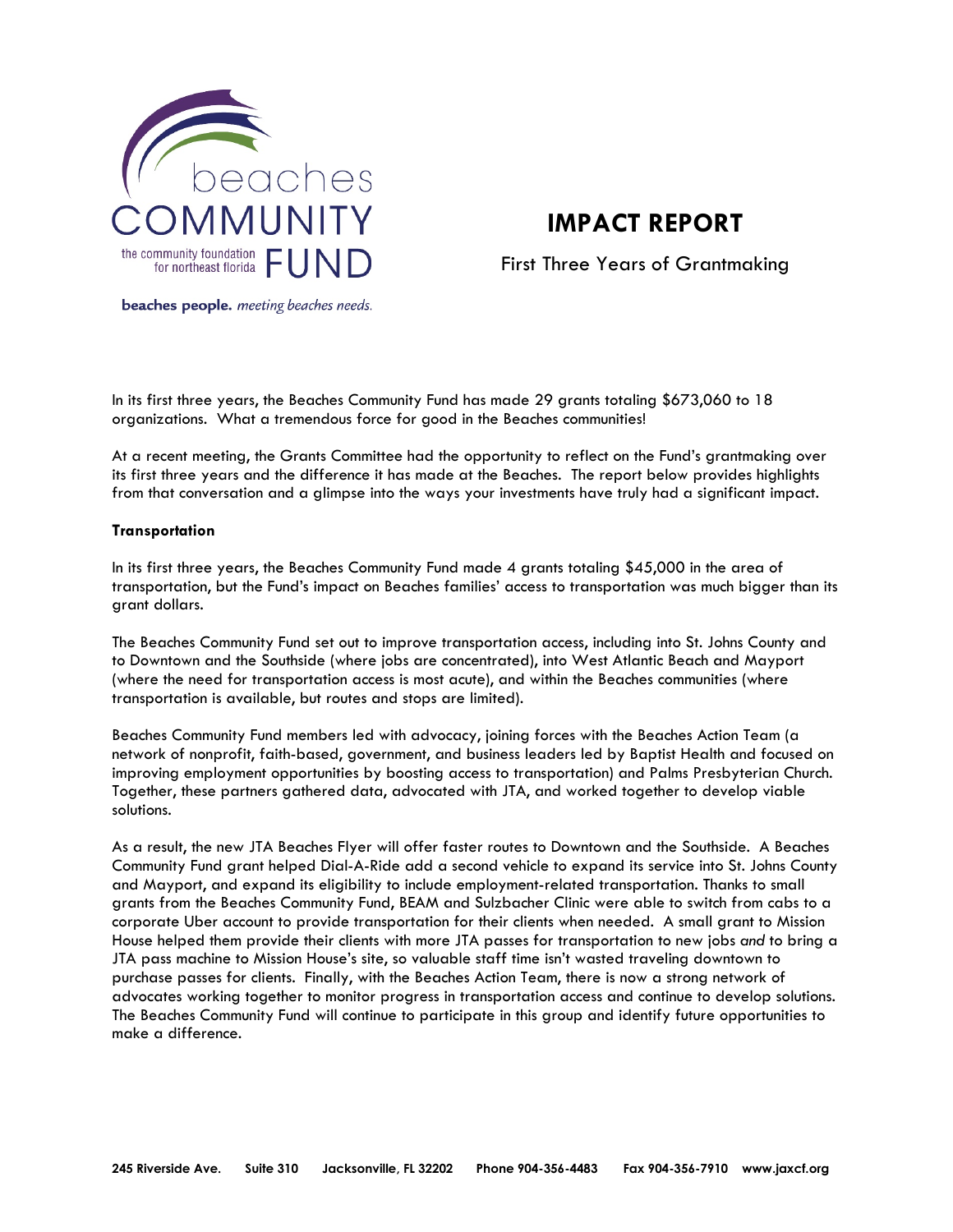### **Early Childhood Learning**

The Beaches Community Fund has made seven grants totaling \$183,750 to improve early childhood learning at the Beaches.

The Beaches Community Fund adopted three goals related to early childhood learning: (1) expanding the number of available, affordable seats in high-quality early learning centers; (2) boosting literacy skills at existing centers and home-care facilities; and (3) providing learning opportunities for children not enrolled at a center.

To meet the first goal, the Beaches Community Fund made two grants to help create the new Rhoda Martin Head Start Center in Jacksonville Beach – one grant to support building costs, and one to build a beautiful outdoor playground. The Beaches Community Fund worked with the Kids Hope Alliance (a branch of the City of Jacksonville that focuses on children's services) to address goals 2 and 3. As a result, a new program was launched this year to help parents in the Mayport Road area promote development and learning at home with their young children – from birth onward. Trainers from the Kids Hope Alliance will also be working directly with Beaches-area child care centers and home-care centers to strengthen their literacy curricula.

The Beaches Community Fund and Kids Hope Alliance are also working together to build a network of advocates for early learning at the Beaches. The brand-new Early Learning Exchange, created with a Beaches Community Fund grant, will bring together child care centers, parents, local government leaders, school principals, law enforcement, and an array of stakeholders. This network will work collaboratively to address the shortage of early learning opportunities at the Beaches.

And, throughout the first three years, the Beaches Community Fund has invested in book fairs through Read USA and Scholastic that built a love of literacy. Through these fairs, the Beaches Community Fund has provided nearly 2,000 Beaches children the opportunity to pick out books of their own choosing.

The Grants Committee will monitor the progress of these investments, many of which are just beginning to take hold, and provide the support needed to help them succeed.

#### **Strong Nonprofit Sector**

The Beaches Community Fund's first-ever grant was to the Nonprofit Center for Northeast Florida to launch the Eleanor Ashby Series. The series was a joint venture between the Nonprofit Center and the Beaches Community Fund, and was designed to provide opportunities for Beaches nonprofits to grow stronger, access training, build peer networks, and promote collaboration. In its first three years, the Beaches Community Fund made four separate grants totaling \$63,600 toward the series.

As a result, Beaches-area nonprofits have much greater access to Nonprofit Center trainings and peer networks. Dozens of Beaches nonprofits regularly take advantage of the programming, which the Nonprofit Center shapes based on members' requests. Thanks to peer networks and events, Beaches-area nonprofits have built stronger relationships and report higher levels of communication and collaboration.

The creation of the Eleanor Ashby Series built a strong foundation. During the upcoming grant cycle, the Grants Committee will be considering "2.0" strategies for helping Beaches nonprofits grow stronger and more collaborative (including next-level trainings, one-on-one coaching or mentoring for nonprofit leaders, and/or organization-specific capacity building).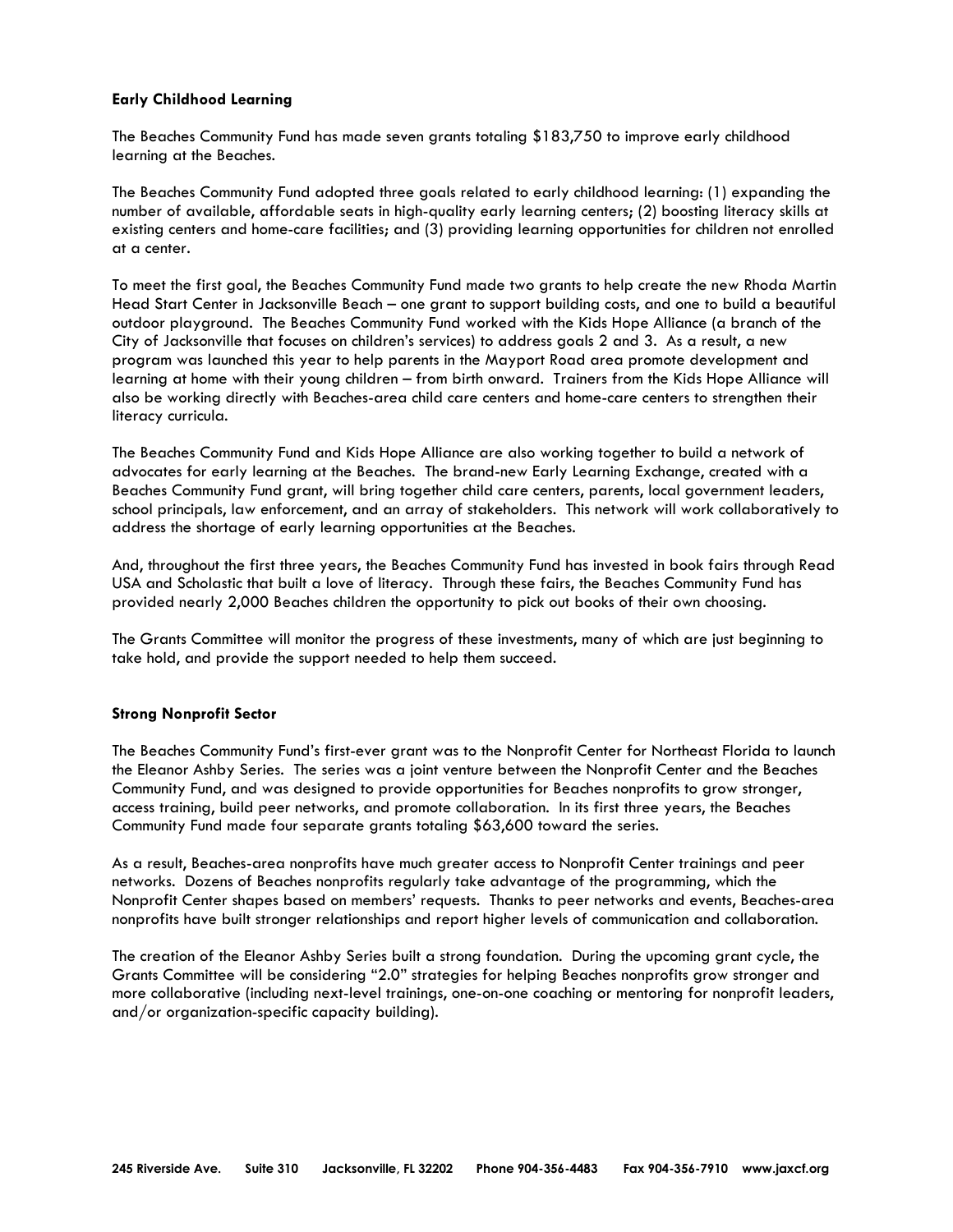## **Affordability of Basic Needs**

Though the Beaches are one of the more affluent areas of our region, many Beaches families and individuals struggle to afford life's basic needs. Beaches Community Fund made tremendous and transformative investments in organizations that help reduce hunger, provide health care for the working poor, offer behavioral health support for children and adults, and help families and individuals transition to housing. Altogether, the Fund made 10 grants totaling \$475,000 in this area.

As a result of the Beaches Community Fund's grant to provide refrigeration equipment at BEAM's new Community Food Bank, BEAM is now able to accept donations of produce and protein from grocery stores – exponentially increasingly the amount of food they are able to reclaim as well as the nutritional value of the food. Thanks to a second grant from the Fund, BEAM is able to expand its mobile pantry operations, ensuring food from the Community Food Bank reaches the pockets of our community where it is most needed. Small grants to St. John the Baptist Church's Emergency Assistance Ministry allowed this small but mighty effort to offer more mobile pantries, more nutritious food, and hygiene kits for families struggling to afford cleaning and hygiene supplies.

The Beaches Community Fund made two grants to help Mission House transition to a "housing first" strategy – a more effective and cost-effective approach to serving homeless individuals, which prioritizes getting clients into stable housing while they shore up other aspects of their lives such as employment and behavioral health.

WeCare was able to expand a program that helps low-income individuals who present at the emergency room for routine medical problems make the transition into primary care with support from a nurse case manager, local nonprofits such as BEAM and Mission House, and – thanks to two Beaches Community Fund grants – follow-up home visits to ensure patients understand and are following medication and therapy instructions.

Behavioral health supports for low-income Beaches residents a few years ago were few and far between. The Beaches Community Fund made a one-time grant to help Child Guidance (a nonprofit, and the largest provider of mental health services for children in Duval County) open a Beaches office. Child Guidance is the only provider serving Medicaid-eligible children at the Beaches, and their office is now self-sustaining. The Fund also provided start-up funding for a mental health wellness center at 7 North, a one-stop service hub created by Beach Church.

These investments represent a significant leap forward in helping Beaches residents afford their most basic needs, and the Grants Committee will continue to look for opportunities to build on this foundation. All Fund members will have an opportunity to learn more about food insecurity at the Beaches at an upcoming educational event.

## **Student Supports and Enrichment**

Before the Beaches Community Fund launched in 2015, our early research underscored the need for afterschool programs, leadership and enrichment programs, and in-school supports for students in grades K-12 at the Beaches. Though Fund members did not initially select this as a funding priority, the Fund received applications from, and ultimately awarded four grants totaling \$45,000 to, organizations working in this field.

As a result of these comparatively small grants, an array of programs have been created and strengthened. Thanks to two small grants from the Beaches Community Fund, Girl Scouts of Gateway Council was able to create community development troops that help dozens of girls build leadership skills at the Beaches Boys & Girls Club and at the Gail Baker Center off of Mayport Road. Beaches Habitat was able to upgrade its afterschool tutoring program with better training for tutors and enhanced